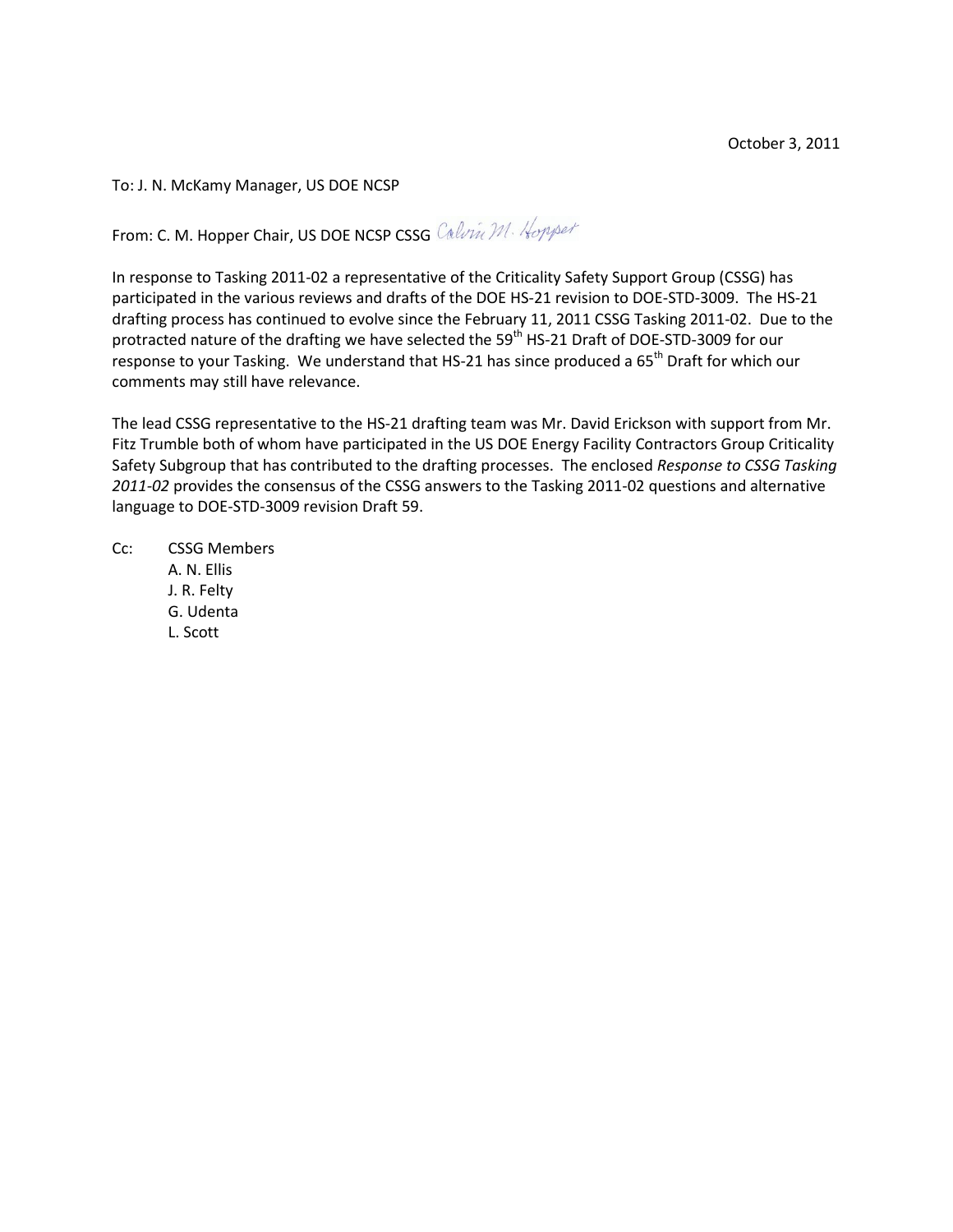# Response to CSSG Tasking 2011-02

# *CSSG Participation in Drafting and Review of the Final DOE HS-21 Revision to DOE-STD-3009*

The Criticality Safety Support Group (CSSG) was directed in Tasking 2011-02 to provide a review of the final DOE HS-21 Revision to DOE-STD-3009 with an emphasis on criticality safety and its interaction with the Documented Safety Analysis (DSA) process in regards to the four questions listed below. The entire statement of Tasking 2011-02 is included as Attachment 1.

Questions to address:

- 1. Is there wording in the new version of DOE STD 3009 (3009) that could be considered confusing or ambiguous? If so, please suggest alternate wording.
- 2. Are there new requirements in the 3009? If so,
	- a. should those requirements be incorporated elsewhere, and
	- b. can these requirements be executed in a cost effective manner such that they produce adequate safety for criticality safety operations?
- 3. Is there important information/direction that has been
	- a. removed from or
	- b. added to the new version of 3009 that decreases the safety of criticality safety operations?
- 4. Are there other changes to DOE Standards or Guides that need to take place for harmonization with the changes to 3009?

The CSSG was also requested to provide alternative language to any section that they deemed unacceptable in the revision of 3009.

Three CSSG members were assigned to conduct the review and prepare this response for subsequent review and concurrence by the entire CSSG. The review team members are:

David Erickson (Team Lead, 3009 drafting team member) Fitz Trumble Bob Wilson

# Introduction and Approach to the Review

The CSSG initiated its review by reviewing and discussing the basis for the criticality safety related revision to 3009. Each team member then provided comments on 3009. A consolidated list of these comments is included as Attachment 2.

Based on the limited time frame for this tasking, once a suitable draft of 3009 was received, the general approach taken for this review was to address the four questions. The review was not meant to be an in-depth assessment of the applicability/reasonableness of 3009. Rather, this review provides a snapshot as to whether the draft of 3009 is meeting the needs of criticality safety within the framework of the requirements for defining the safety basis for a facility. It is understood that this review was performed on an interim draft of 3009, and that may change as the product matures.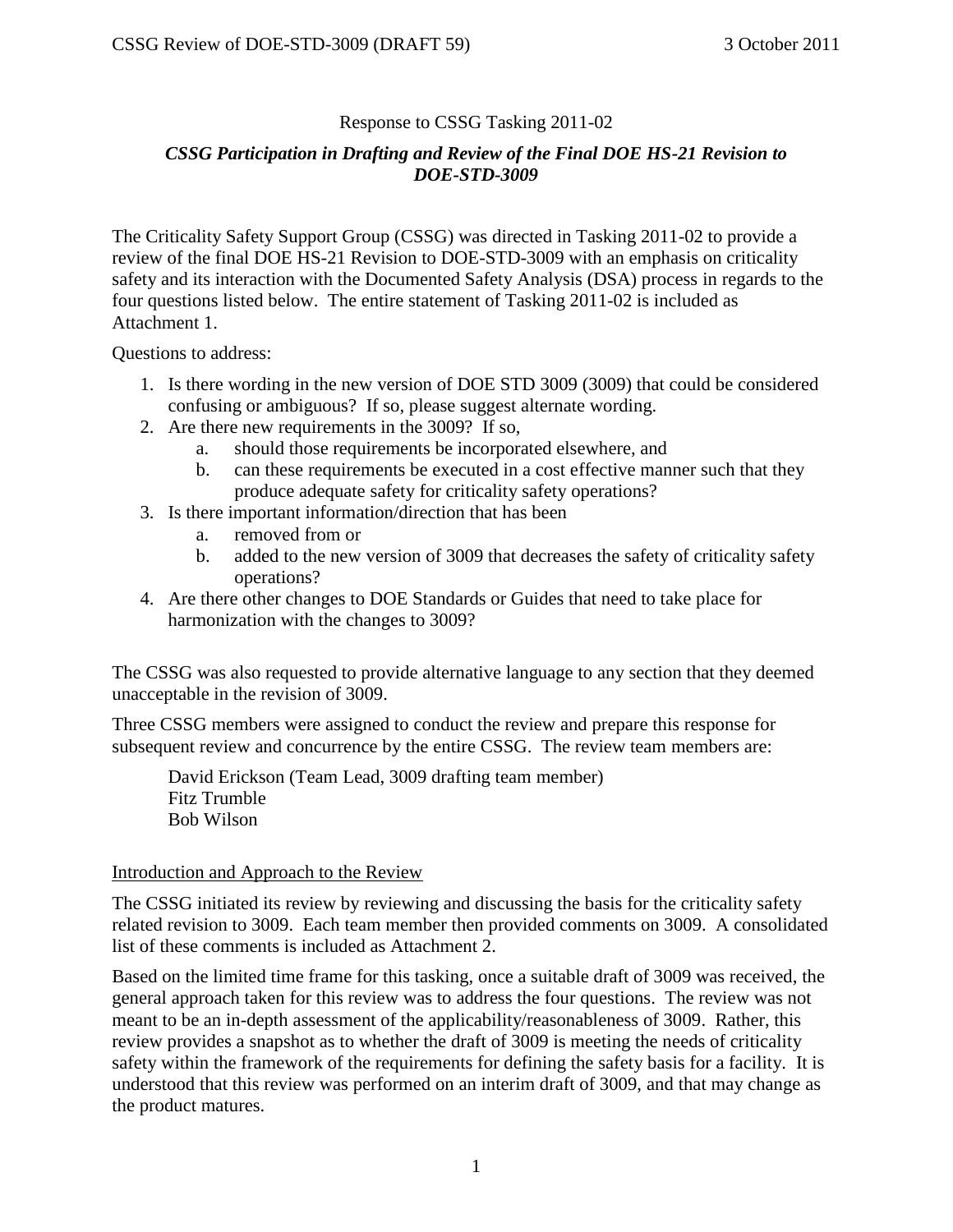The following sections of this report provide the results of the team review of each of the indicated review areas.

### Results of the Review

1. Is there wording in the new version of DOE STD 3009 (3009) that could be considered confusing or ambiguous? If so, please suggest alternate wording.

Some of the draft language can be misinterpreted to indicate too severe an intent. See Attachment 2 for suggested/alternate wording.

- 2. Are there new requirements in the 3009? If so,
	- a. should those requirements be incorporated elsewhere, and
	- b. can these requirements be executed in a cost effective manner such that they produce adequate safety for criticality safety operations?
	- a. 3009 does incorporate requirements that were essentially previously included in DOE-STD-3007-2007 (3007). Based on the information gathered, the inclusion in 3009 will better satisfy the wishes of the regulators. Also, the guidance provided in the draft of 3009 better aligns with other requirements. No other locations for incorporation were identified.
	- b. These new requirements, if appropriately implemented, should not negatively impact criticality safety. However, it will take continued diligence on the part of the criticality safety practitioner to ensure the best control scheme is identified for all operations.
- 3. Is there important information/direction that has been
	- a. removed from or
	- b. added to the new version of 3009 that decreases the safety of criticality safety operations?
	- a. There was no information, of importance to criticality safety, which was identified as being removed, and not included in the revision.
	- b. There was no information, of importance to criticality safety, which was identified as being added, that should decrease the safety of criticality safety related operations.
- 4. Are there other changes to DOE Standards or Guides that need to take place for harmonization with the changes to 3009?

It is known that DOE O 420.1 (420.1) is undergoing a revision and that version (420.1C) may be approved prior to the 3009 revision being approved. Therefore, there needs to be an effort to ensure the new language in 3009 is not in conflict with 420.1. No specific issues were identified as a part of this review.

DOE-STD-3007-2007 (3007) currently included discussion regarding the inclusion of criticality safety into the safety basis. That discussion is not consistent with the draft language in 3009. Therefore, once 3009 is revised, an effort needs to be undertaken to revise 3007 and ensure any needed discussion is consistent with the 3009 language.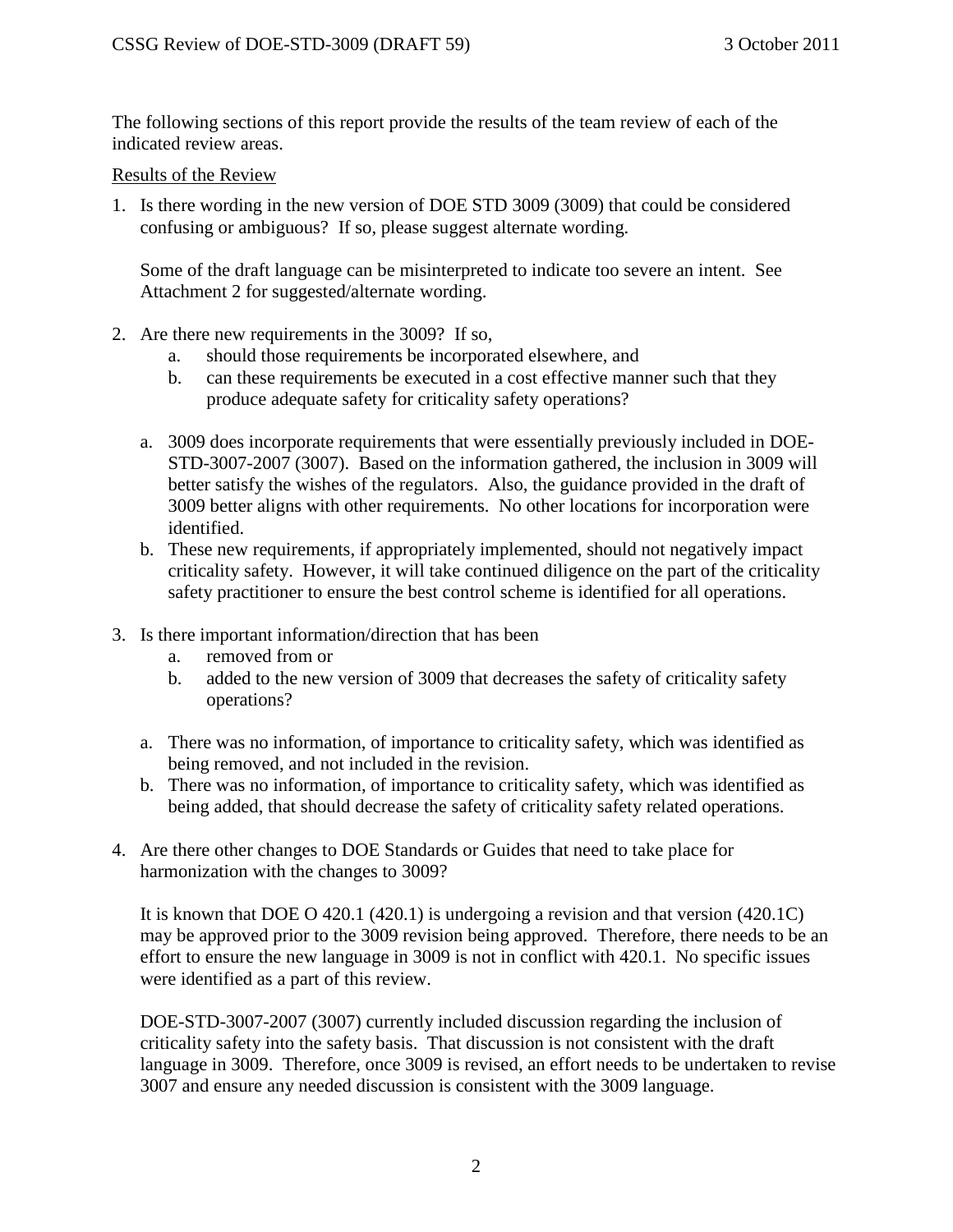DOE-STD-1027-1992 (1027) has been identified as being in need of an update. The CSSG has previously provided input in this regard for 1027. Also, a technical bulletin was published by NNSA that included the CSSG recommendations.

## **Conclusion**

Overall the review indicates that criticality safety is being appropriately represented in the new language in 3009. Suggested wording changes, or other thoughts, to the primary criticality safety related sections are included in Attachment 2.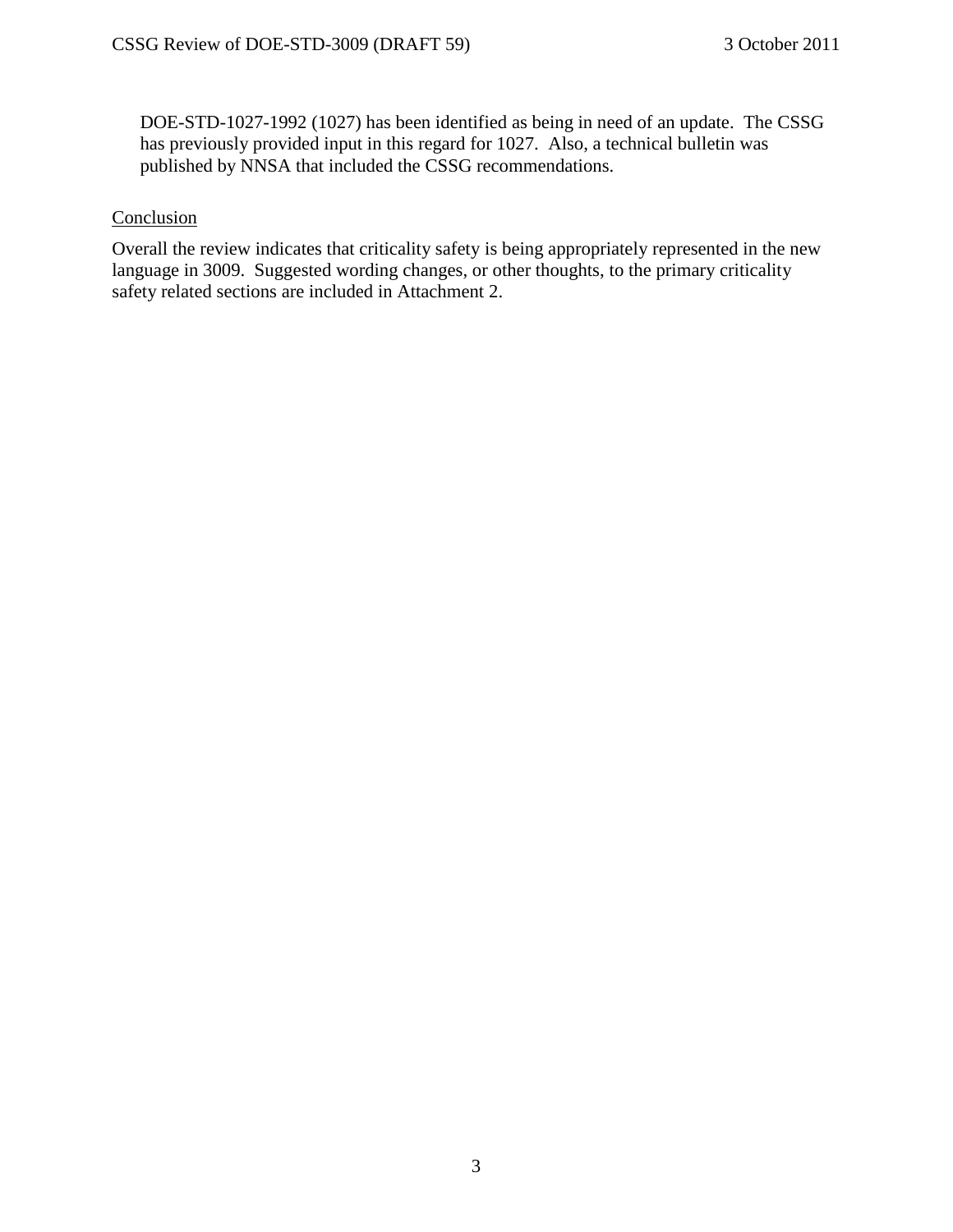Attachment 1 CSSG Tasking 2011-04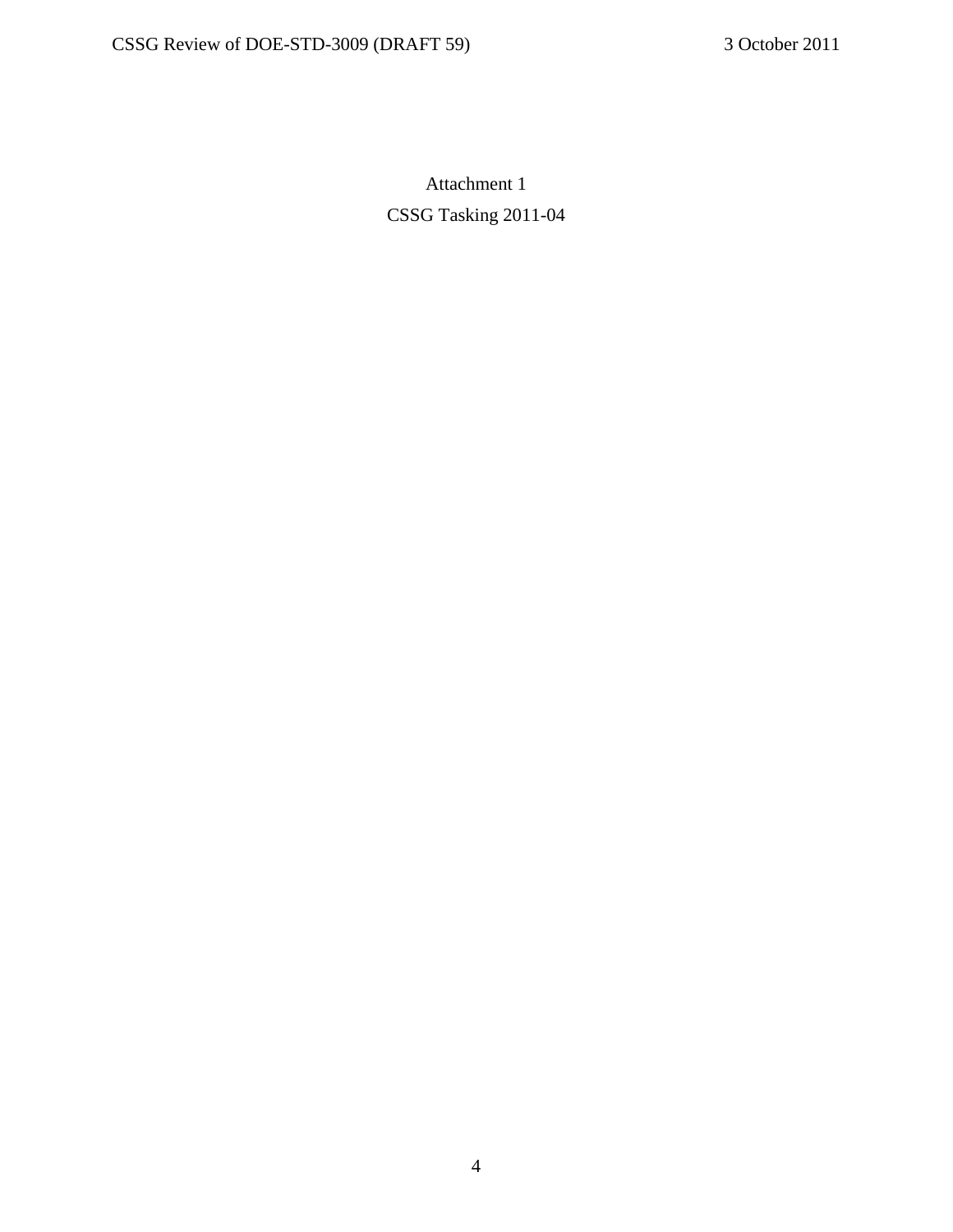# **CSSG TASKING 2011-02**

Date Issued: February 11, 2011

# **Task Title:** *CSSG Participation in Drafting and Review of the Final DOE HS-21 Revision to DOE-STD-3009*

## **Task Statement:**

The CSSG is directed to participate in the drafting and review of the final DOE HS-21 revision to DOE-STD-3009 with an emphasis on criticality safety and its interaction with the Documented Safety Analysis (DSA) process.

The following questions should be considered as part of the CSSG review following the drafting effort.

- 1. Is there wording in the new version of DOE STD 3009 (3009) that could be considered confusing or ambiguous? If so, please suggest alternate wording.
- 2. Are there new requirements in the 3009? If so,
	- a. should those requirements be incorporated elsewhere, and
	- b. can these requirements be executed in a cost effective manner such that they produce adequate safety for criticality safety operations?
- 3. Is there important information/direction that has been
	- a. removed from or
	- b. added to

the new version of 3009 that decreases the safety of criticality safety operations?

4. Are there other changes to DOE Standards or Guides that need to take place for harmonization with the changes to 3009?

The CSSG is requested to provide alternative language to any section that they deem unacceptable in the revision of 3009.

#### **Resources:**

Upon DOE HS-21 invitation or permission, a CSSG member shall be appointed by the CSSG Deputy Chair to participate with the HS-21 drafting team in writing a revision to 3009. Following the finalization of the revised draft of 3009, the CSSG Deputy Chair will form a CSSG member Review Team and with Lead member to answer the above 4 questions and supply any appropriate alternative language for the revised standard. Contractor CSSG members of the team will use their FY11 NCSP CSSG support funding as appropriate; DOE CSSG members of the team will utilize support from their site offices. CSSG emeritus members may be included in the team on a voluntary basis.

#### **Task Deliverables:**

The following deliverables are dependent upon the progress of the HS-21 3009 drafting team revision.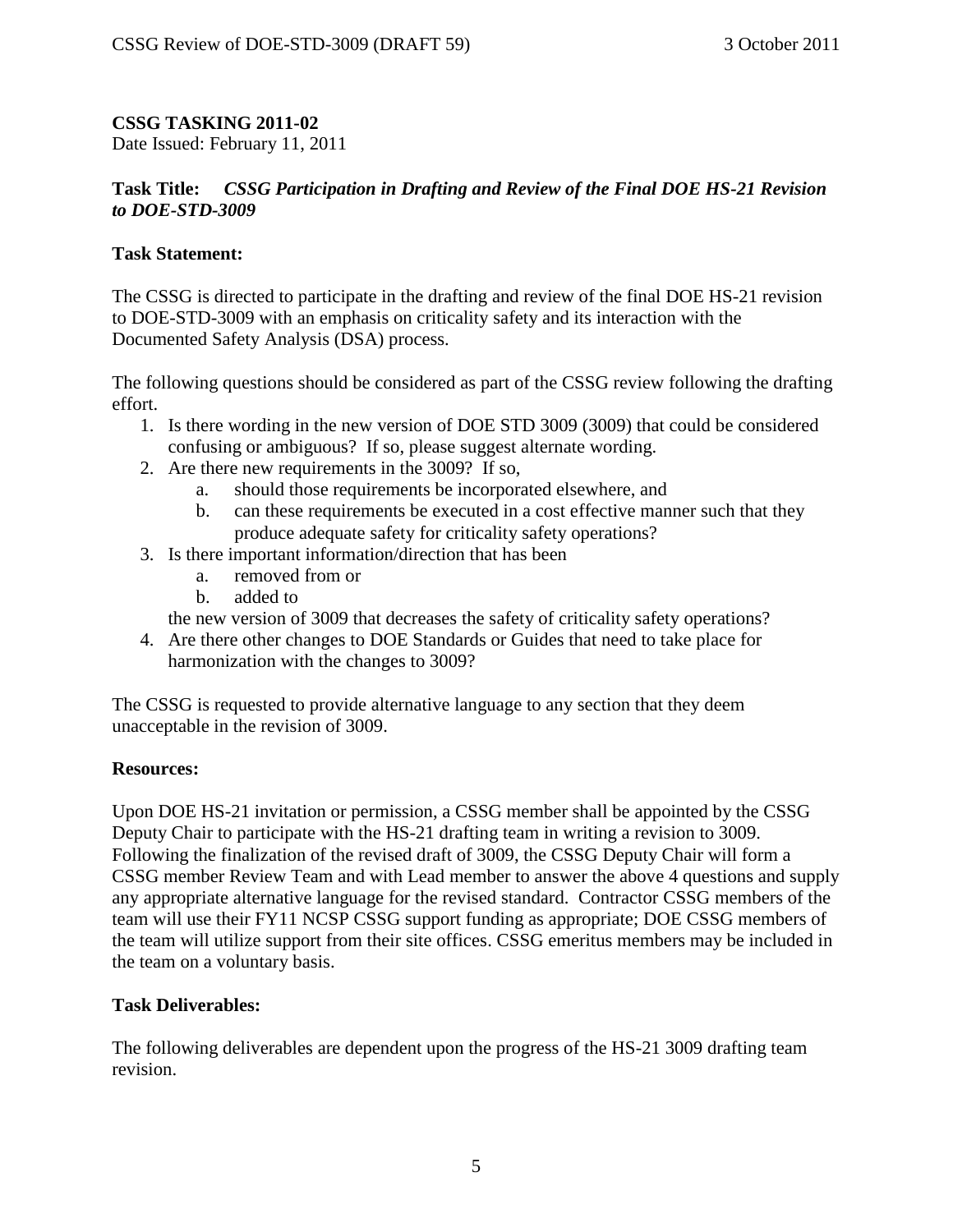- 1. The CSSG member assigned to participate with HS-21 drafting team shall provide the completed draft revision of 3009 to the CSSG and NCSP Manager.
- 2. The CSSG member assigned to the HS-21 drafting team will bring before the CSSG and NCSP Manager any potentially contentious or policy changing issues that arise as they arise in a timely fashion to solicit informal feedback to inform the drafting process.
- 3. Four weeks after the receipt of the HS-21 draft revision of 3009 the Review Team Lead shall provide the Review Team Tasking Response to the CSSG for their review and comment/concurrence.
- 4. One week after the CSSG receives the Review Team Tasking Response the CSSG Deputy Chair shall resolve, develop, and report a CSSG consensus Tasking Response to the CSSG Chair for informal transmittal to the NCSP Manager.
- 5. One week following the informal transmittal the final consensus CSSG Tasking Response shall be provided to the NCSP Manager.

**Task Due Date:** Six weeks following the release of the HS-21 drafting team revision to 3009.

**Signed:** \_\_\_Original signature on file\_ Jerry N. McKamy, Manager US DOE NCSP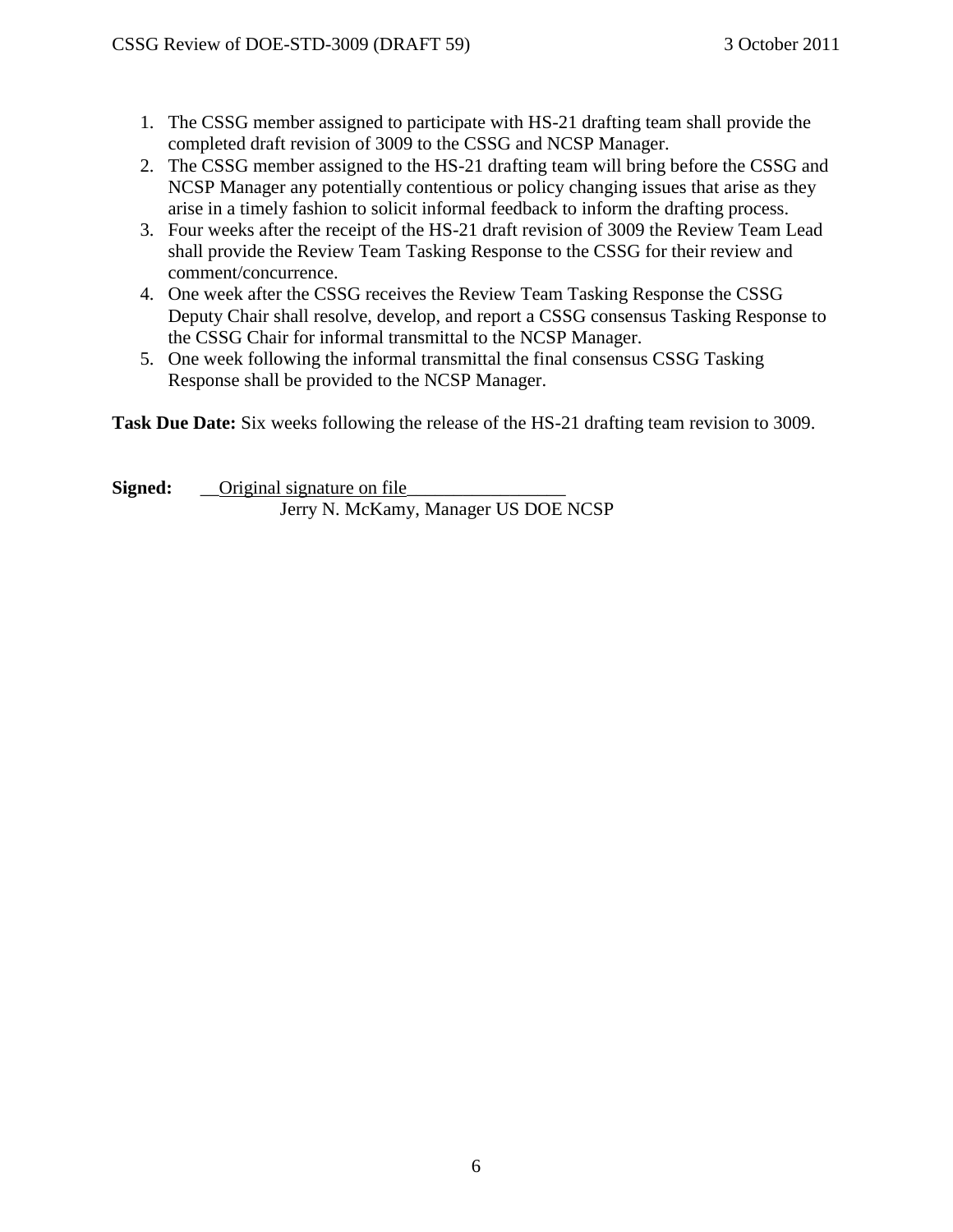Attachment 2

Suggested editorial/wording changes to DOE-STD-3009 (Based on Draft Revision 59 provided by 3009 CS working group)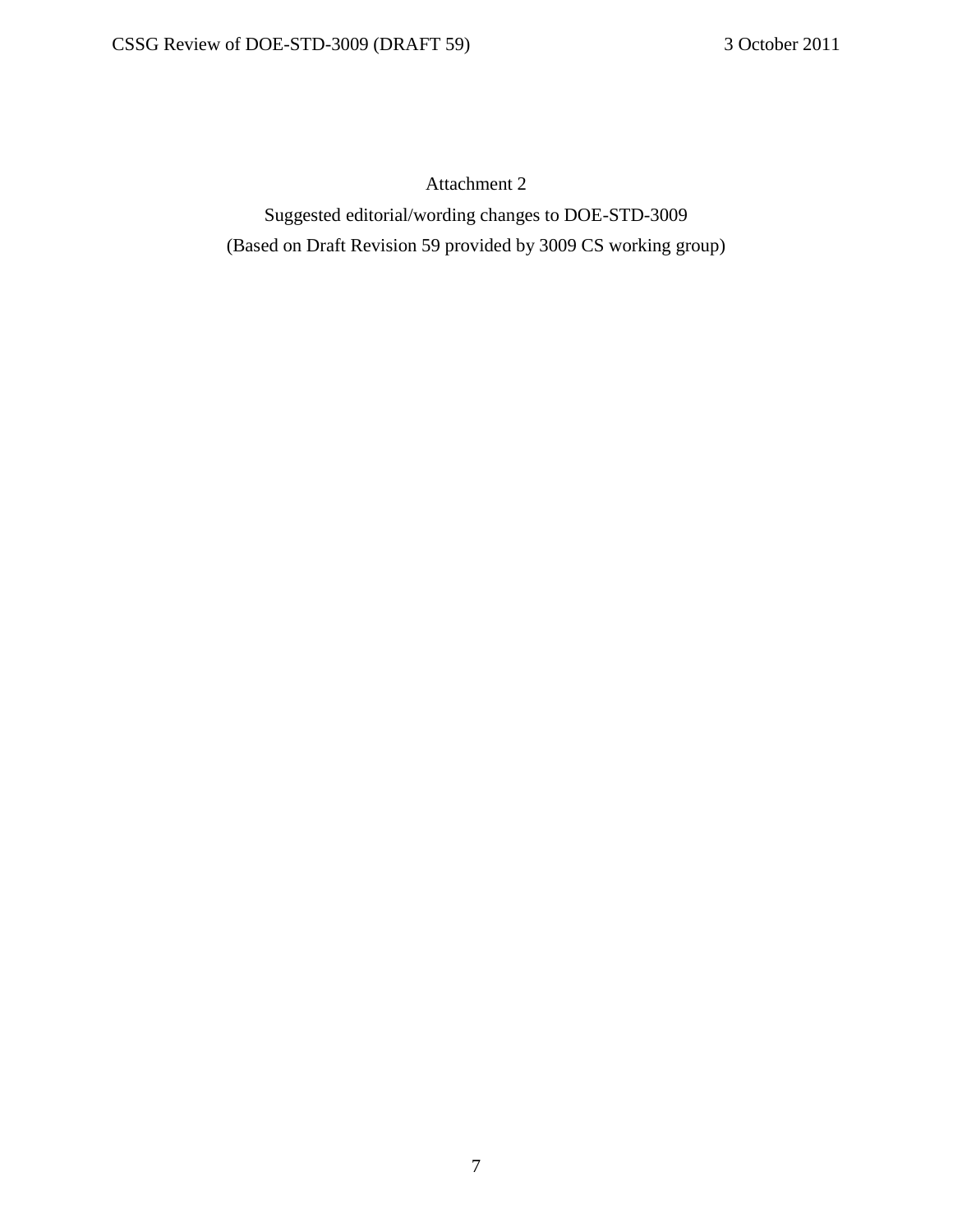## DOE-STD-3009-2011 Rev 59 comments

#### Definitions:

Credible is not defined – Proposed definition: *the attribute of being believable on the basis of commonly acceptable engineering judgment. Due to the general lack of statistically reliable data, assigning numerical probabilities to events is not usually justifiable and when used should be backed up with references.*

Unmitigated release – need to add the footnote from the bottom of Page 3-3 to this definition (*Unmitigated scenario consequences do account for physical reality, basic process/activity geometry, and a competent work force, but no specific controls are presumed to function. The intent is to identify the maximum consequence physically plausible.*)

Page 2-2 last bullet – this indicates that all SMPs previously described in chapters 6-15 may be summarized in a single chapter. This is inconsistent with the current draft with Chapter 6 remaining a stand-alone chapter. Suggest the last bullet be re-worded to account for this.

Page 2-3, Figure 2: DSA Preparation Process – this also indicates that all SMPs are in individual chapters.

Page 3-4, Section 3.1.3, added text – current statement is that "The criticality safety process is based on identifying multiple layers of defense with the objective that *subcritcality is always ensured*". This wording needs to be changed to "...based on identifying multiple layers of defense with the objective that *no credible change in a process parameter can lead to a criticality accident*".

Page 3-5, Section 3.1.3, added text last paragraph – Need to address where in the DSA this summary table of hazard scenarios along with preventative and mitigative features should go. If they are to go into Chapter 3, then should there be discussion in Section 4 of any controls that roll up to the TSR level (and then TSR discussion in Chapter 5). The other option is changing the wording to Chapter 6 to have the summary of hazards for criticality as well as selected controls be put in Chapter 6.

Page 3-14, Section 3.2.7 - Based on this "Evaluation of a BDBA should be performed when the accident analysis indicates that safety class controls are needed or when a building collapse coincident with a large fire may cause releases exceeding the public EG". This would state that BDBA are not required for criticality analysis as the hazard does not warrant it. This should be explicit both in 3009 and in a change to this section (BDBA) of 3007-2007.

Page 4-12, Sections 3.3.2.2, 3.3.2.3 and 3.3.2.4 – does there need to be a specific reference to what to put in here for criticality? Can words be added to 3.1.3 which directs that criticality information (hazards, evaluation, controls, SSCs) should be treated and discussed in the appropriate sections of the DSA (per section 3.3.1, 4.4 or 4.5 and 5.3)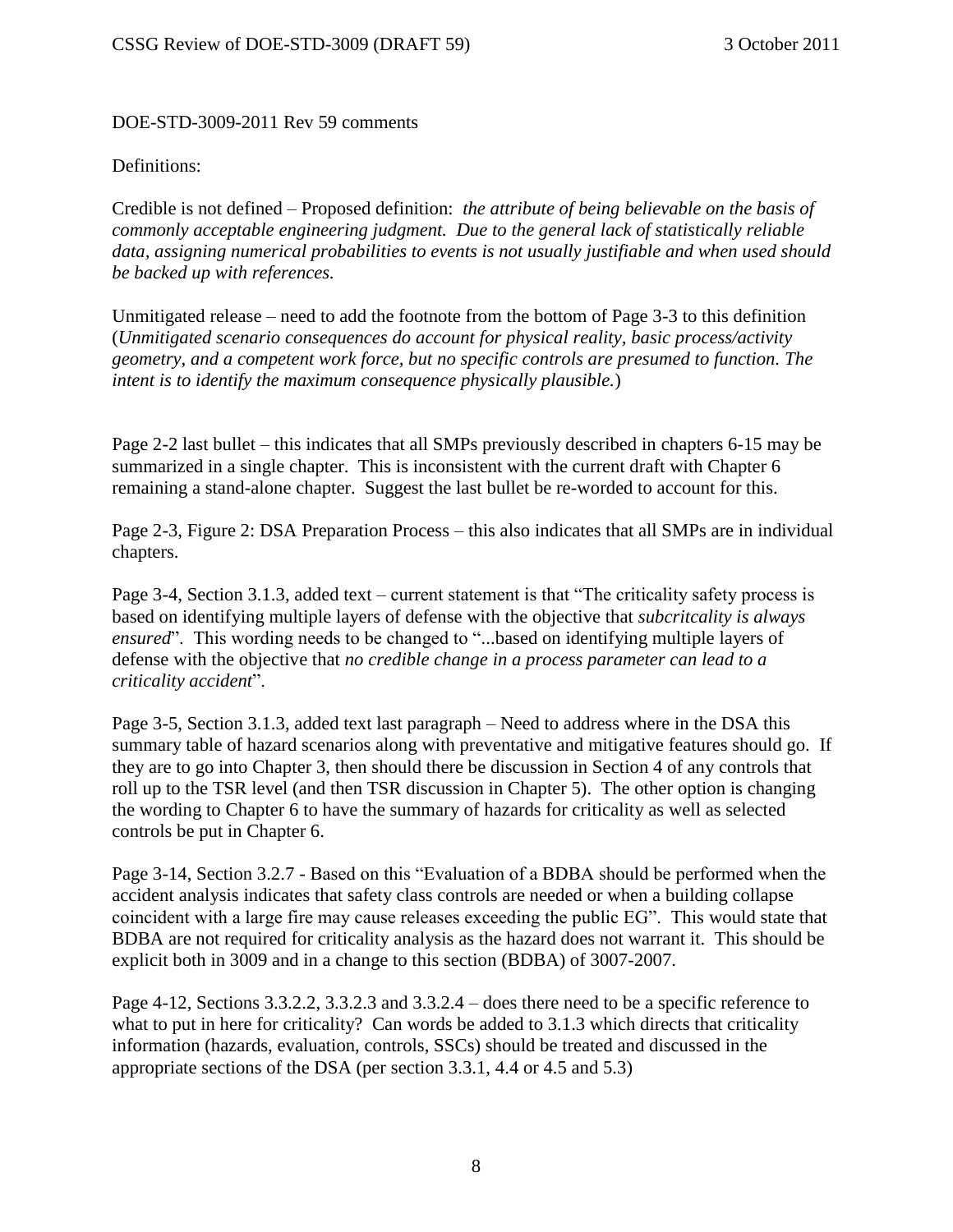Some of the above comments are incorporated into the following 3009 excerpt, including some other editorial suggestions.

### From Section 3.1.3 Hazard Evaluation:

Criticality represents a special case for hazard evaluation. The criticality safety program controls are derived from the hazard analysis process established in the ANSI/ANS-8 series of national standards. These standards require a documented evaluation that demonstrates all fissionable materials operations will be maintained subcritical under both normal and credible abnormal conditions. The standards require consideration of all credible initiating events (e.g., operator errors, NPH events, etc.). All necessary controls are identified in Criticality Safety Evaluations that meet the requirements of ANSI/ANS-8 standards and DOE-STD-3007, *Guideline for Preparing Criticality Safety Evaluations at Department of Energy Nonreactor Nuclear Facilities*, and are not selected based on an evaluation of likelihood or consequence. The criticality safety process is based on identifying multiple layers of defense with the objective that *no credible change in a process parameter can lead to a criticality accidentsuberiticality is* always ensured. Failure of any single control may diminish the overall effectiveness of the multilayered defense, but will not lead to a criticality accident. In addition to hazard evaluation and control identification, the ANSI/ANS-8 criticality safety standards identify numerous requirements and recommendations which result in a robust criticality safety program. These include elements such as training and qualification of criticality safety engineers and operators, control implementation verification, configuration management of controls, and periodic assessment and control implementation validation. DOE O 420.1 requires contractors to document how all the requirements and recommendations of applicable ANSI/ANS-8 series national standards will be implemented, or provide justification for why they will not be implemented, in a Criticality Safety Program description document and submit it for DOE approval.

Even considering the robust criticality safety program elements described above, there may be instances where the specific inadvertent criticality accident risk is unusually high and the associated preventive and mitigative features have sufficient safety importance that they should be considered for inclusion into the DSA. These instances are expected to be the exception rather than the norm. The evaluation process shall consider the following criteria when determining whether a particular scenario and associated control(s) should be explicitly identified analyzed in the DSA hazard evaluation:

- Credible scenarios where an unmitigated criticality accident would result in either high consequence to a collocated worker, or consequences that exceed the evaluation guideline for the public-would normally, should be identified.
- Processes (scenarios) that do not incorporate sufficient factors of safety to require at least two unlikely, independent, and concurrent changes in process conditions before a criticality accident is possible would normally be identified.
- For scenarios where a failed passive engineered feature would result in the reliance of on only administrative controls, and for all scenarios where active engineered features are used, consideration should be given to the following when determining if the scenario is discussed in the DSA: